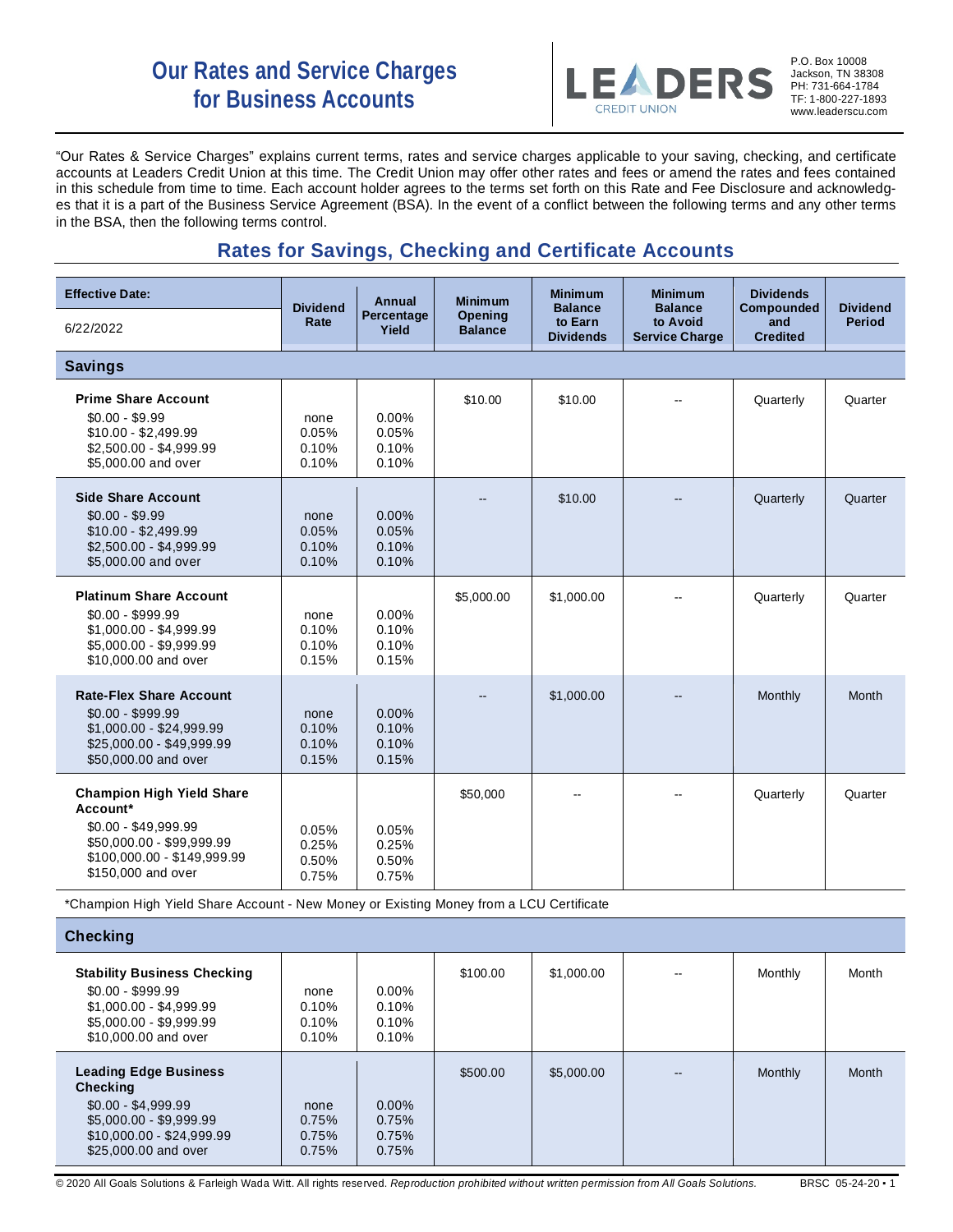| <b>Effective Date:</b>                                                                                                             |                                  | Annual                           | <b>Minimum</b>                   | <b>Minimum</b>                                | <b>Minimum</b>                                      | <b>Dividends</b>                            |                                  |
|------------------------------------------------------------------------------------------------------------------------------------|----------------------------------|----------------------------------|----------------------------------|-----------------------------------------------|-----------------------------------------------------|---------------------------------------------|----------------------------------|
| 6/22/2022                                                                                                                          | <b>Dividend</b><br>Rate          | Percentage<br>Yield              | <b>Opening</b><br><b>Balance</b> | <b>Balance</b><br>to Earn<br><b>Dividends</b> | <b>Balance</b><br>to Avoid<br><b>Service Charge</b> | <b>Compounded</b><br>and<br><b>Credited</b> | <b>Dividend</b><br><b>Period</b> |
| <b>Term Share Certificates and</b><br><b>Special Term Certificates</b>                                                             |                                  |                                  |                                  |                                               |                                                     |                                             |                                  |
| 3 Month<br>\$1,000.00 - \$24,999.99<br>\$25,000.00 - \$49,999.99<br>\$50,000.00 - \$99,999.99<br>\$100,000.00 and over             | 0.30%<br>0.30%<br>0.30%<br>0.30% | 0.30%<br>0.30%<br>0.30%<br>0.30% | \$1,000.00                       | \$1,000.00                                    |                                                     | At Maturity                                 | Quarter                          |
| <b>Money Market</b><br>\$1,000.00 - \$24,999.99<br>\$25,000.00 - \$49,999.99<br>\$50,000.00 - \$99,999.99<br>\$100,000.00 and over | 1.24%<br>1.24%<br>1.24%<br>1.24% | 1.25%<br>1.25%<br>1.25%<br>1.25% | \$3,000.00                       | \$1,000.00                                    |                                                     | Quarterly                                   | Quarter                          |
| 6 Month<br>\$1,000.00 - \$24,999.99<br>\$25,000.00 - \$49,999.99<br>\$50,000.00 - \$99,999.99<br>\$100,000.00 and over             | 0.40%<br>0.40%<br>0.40%<br>0.40% | 0.40%<br>0.40%<br>0.40%<br>0.40% | \$1,000.00                       | \$1,000.00                                    |                                                     | At Maturity                                 | Quarter                          |
| 12 Month<br>$$1,000.00 - $24,999.99$<br>\$25,000.00 - \$49,999.99<br>\$50,000.00 - \$99,999.99<br>\$100,000.00 and over            | 0.50%<br>0.50%<br>0.50%<br>0.50% | 0.50%<br>0.50%<br>0.50%<br>0.50% | \$1,000.00                       | \$1,000.00                                    |                                                     | Quarterly                                   | Quarter                          |
| 24 Month<br>\$1,000.00 - \$24,999.99<br>\$25,000.00 - \$49,999.99<br>\$50,000.00 - \$99,999.99<br>\$100,000.00 and over            | 0.60%<br>0.60%<br>0.60%<br>0.60% | 0.60%<br>0.60%<br>0.60%<br>0.60% | \$1,000.00                       | \$1,000.00                                    |                                                     | Quarterly                                   | Quarter                          |
| 36 Month<br>$$1,000.00 - $24,999.99$<br>\$25,000.00 - \$49,999.99<br>\$50,000.00 - \$99,999.99<br>\$100,000.00 and over            | 0.70%<br>0.70%<br>0.70%<br>0.70% | 0.70%<br>0.70%<br>0.70%<br>0.70% | \$1,000.00                       | \$1,000.00                                    |                                                     | Quarterly                                   | Quarter                          |
| 48 Month<br>\$1,000.00 - \$24,999.99<br>\$25,000.00 - \$49,999.99<br>\$50,000.00 - \$99,999.99<br>\$100,000.00 and over            | 0.80%<br>0.80%<br>0.80%<br>0.80% | 0.80%<br>0.80%<br>0.80%<br>0.80% | \$1,000.00                       | \$1,000.00                                    |                                                     | Quarterly                                   | Quarter                          |
| 60 Month<br>\$1,000.00 - \$24,999.99<br>\$25,000.00 - \$49,999.99<br>\$50,000.00 - \$99,999.99<br>\$100,000.00 and over            | 0.80%<br>0.80%<br>0.80%<br>0.80% | 0.80%<br>0.80%<br>0.80%<br>0.80% | \$1,000.00                       | \$1,000.00                                    |                                                     | Quarterly                                   | Quarter                          |
| 9 Month Certificate Special*                                                                                                       | 1.24%                            | 1.25%                            | \$1,000.00                       | \$1,000.00                                    | н.                                                  | Monthly                                     | Month                            |
| 13 Month Certificate Special*                                                                                                      | 1.64%                            | 1.65%                            | \$1,000.00                       | \$1,000.00                                    |                                                     | Quarterly                                   | Quarter                          |
| 18 Month Certificate Special**                                                                                                     | 1.99%                            | 2.00%                            | \$1,000.00                       | \$1,000.00                                    | ⊷                                                   | Quarterly                                   | Quarter                          |

\*9 Month Certificate Special – For a limited time only. At maturity, the 9 Month Certificate Special will automatically renew as a 6 Month Term Share Certificate

\*\*13 Month Certificate Special - For a limited time only. At maturity, the 13 Month Certificate Special will automatically renew as a 12 Month Term Share Certificate.

\*\*\*18 Month Certificate Special – For a limited time only. At maturity the 18 Month Certificate Special will automatically renew as a 12 Month Term Share Certificate.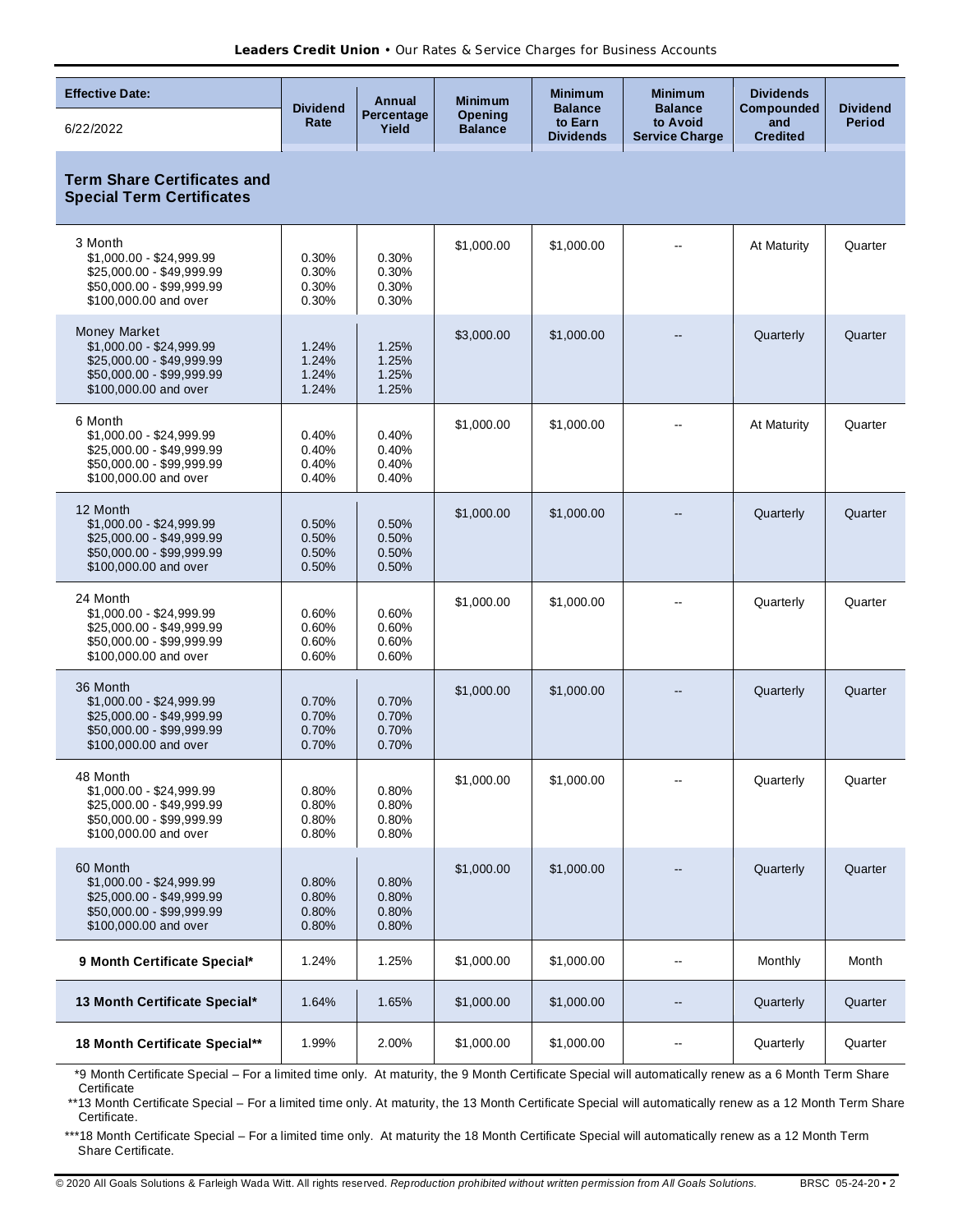### **Explanation of Rates & Service Charges**

As explained in the MSA, the "Our Rates & Service Charges" disclosure applies to all the accounts we offer. Except as specifically described, the following terms apply to all of the accounts you have with us.

#### **1. Rate Information**

The Dividend Rate and Annual Percentage Yield on the accounts you have with us are identified above. For all accounts except checking accounts and the Rate-Flex Share Account, the Dividend Rate and Annual Percentage Yield may change quarterly as determined by the Board of Directors. For all checking accounts and the Rate-Flex Share account, the Dividend Rate and Annual Percentage Yield may change monthly as determined by the Board of Directors. All savings accounts are Tiered Rate Accounts. The Dividend Rate for a particular tier will apply to the entire account balance if the account balance is within the balance range for that tier. The Dividend Rates and Annual Percentage Yields are the prospective rates as of the effective date shown above. For Certificate Accounts, the Dividend Rate and Annual Percentage Yield are fixed and will be in effect for the term of the account. For Certificate accounts, the Annual Percentage Yield is based on an assumption that dividends will remain on deposit until maturity. A withdrawal of dividends will reduce earnings.

#### **2. Nature of Dividends**

Dividends are paid from current income and available earnings after required transfers to reserves at the end of a dividend period. The Dividend Rate and Annual Percentage.

#### **3. Compounding and Crediting**

Dividends will be compounded and credited as identified above. For dividend bearing accounts, the Dividend Period begins on the first calendar day of the period and ends on the last calendar day of the period.

#### **4. Accrual of Dividends**

Dividends will begin to accrue on noncash deposits (e.g., checks) on the business day you make the deposit to an account you have with us. If you terminate the account before accrued dividends are credited, accrued dividends will not be paid.

#### **5. Balance Information**

The minimum balance required to start each account and earn the stated Annual Percentage Yield is identified above. If you do not maintain the minimum balance, you will not earn the stated Annual Percentage Yield. For all accounts except the Rate Flex Share Accounts, dividends are calculated by using the Average Daily Balance method, which applies a periodic rate to the average daily balance in the account for the period. To obtain the average daily balance, we add up the ending balance in the account for each day in the period, and divide the total by the number of days in the period. For Rate Flex Share Accounts dividends are calculated by using the Daily Balance Method, which applies a daily periodic rate to the balance in the account each day.

#### **6. Account Limitations**

For all accounts except checking accounts, no more than six (6) preauthorized, automatic, or telephone transfers may be made from these accounts to another account of yours or to a third party in any month. If you exceed these limitations, your account may be subject to a fee or be closed.

#### **4. Champion High Yield Savings Share Account Features**

#### **a. Account Qualifications**

In order to earn the rates specified in the schedule above, there is a \$50,000 minimum opening deposit of New Money**\*** or Existing money from a Leaders Credit Union certificate. **\***New money is defined as money that has not been on deposit at Leaders Credit Union during the past 30 days.

#### **5. Certificate Account Features**

#### **a. Account Limitations**

Except for the Money Market Certificate, after you start the account, you may not make additional deposits to a Certificate Account. Except for Money Market certificates you may not make withdrawals from a certificate account after it has been started.

#### **b. Maturity**

The Certificate Account you have with us will mature on the maturity date identified on your Account Receipt or Renewal Notice.

#### **c. Early Withdrawal Penalty**

We may impose a penalty if you withdraw any of the principal of the Certificate Account before the maturity date. The early withdrawal penalty does not apply to the Money Market Certificate.

**1) Amount of Penalty.** The amount of the early withdrawal penalty for certificate terms of 12 months or less is all dividends earned, calculated on the amount withdrawn. For certificate terms of more than 12 months, the amount of dividends earned on the amount withdrawn, up to a maximum of 365 days.

**2) How the Penalty Works.** The penalty is calculated as a forfeiture of the dividends that have been earned at the nominal dividend rate on the account.

**3) Exceptions to Early Withdrawal Penalties.** At our option, we may pay the account before maturity without imposing an early withdrawal penalty under the following circumstances: when an account owner dies or is determined legally incompetent by a court or other body of competent jurisdiction.

#### **d. Renewal Policy**

Certificate accounts are automatically renewable accounts. Automatically renewable accounts will renew for another term upon maturity. You have a grace period of five (5) days after maturity in which to withdraw funds in the account without being charged an early withdrawal penalty.

#### **e. Nontransferable/Nonnegotiable**

The account(s) you have with us is/are nontransferable and nonnegotiable. This means that an account and the funds in the account may not be pledged to secure any obligation of an owner, except obligations with the Credit Union.